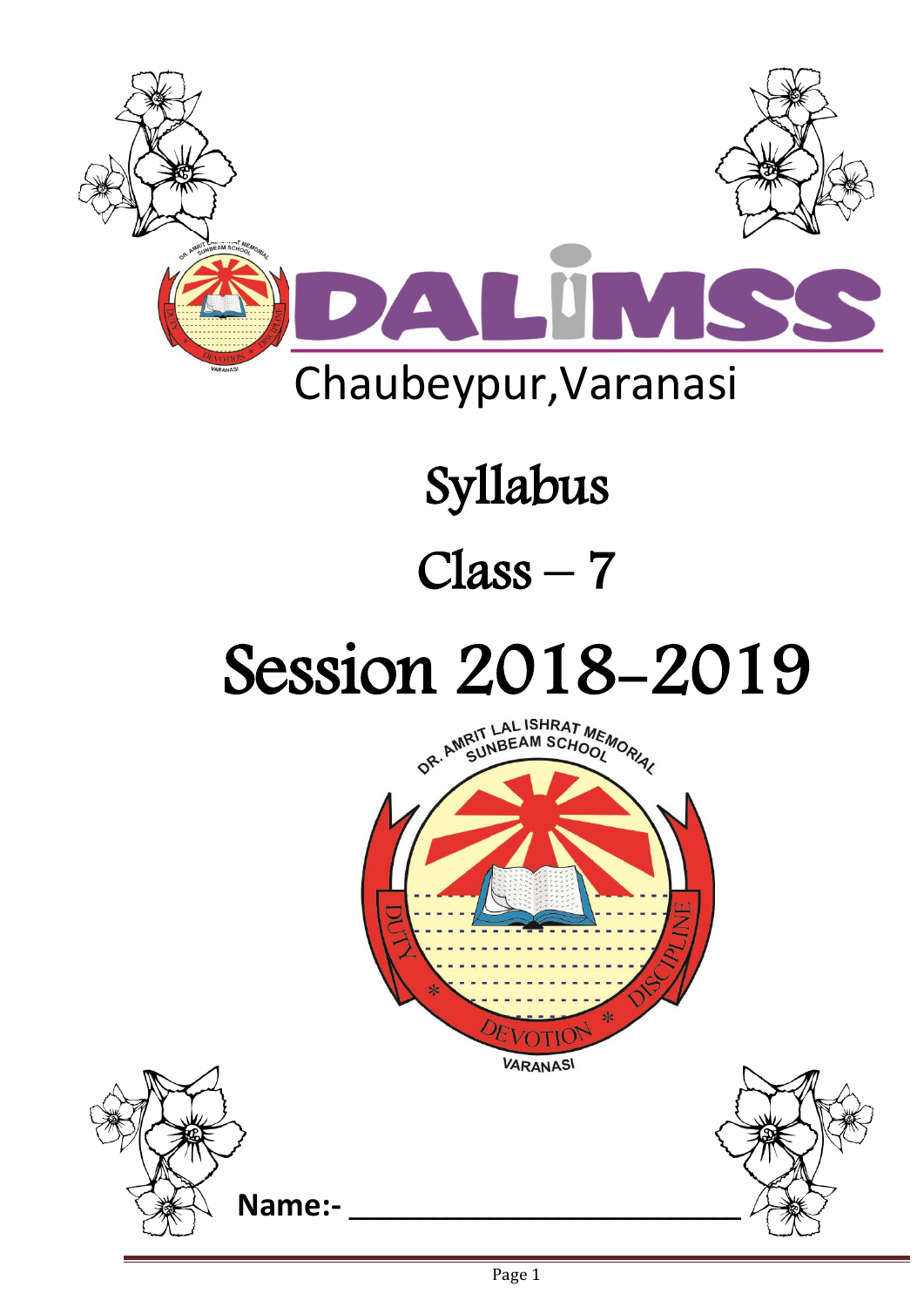## **ENGLISH**

| <b>HALF YEARLY</b> |                  |                                               |
|--------------------|------------------|-----------------------------------------------|
| <b>April</b>       | $\mathbf{r}$     | Unit-1. Adventure                             |
|                    |                  | <b>a.</b> A Night With a Wolf                 |
| <b>May</b>         |                  | <b>b.</b> The Adventure of the Mason          |
|                    |                  | c. Windmill in Trouble                        |
| July               | $\ddot{\bullet}$ | <b>Unit-2. Environment</b>                    |
|                    |                  | a. Daffodils                                  |
|                    |                  | <b>b.</b> Ranikhet's Gift                     |
|                    |                  | <b>c.</b> Tipptti, the Flying Squirrel        |
| <b>August</b>      | $\mathbf{L}$     | <b>Unit-3. Science</b>                        |
|                    |                  | <b>a.</b> The Secret of the Machines          |
|                    |                  | <b>b.</b> The Stolen Bacillus                 |
|                    |                  | <b>c.</b> The Shadow and the Flash            |
| September :        |                  | <b>Unit-4.</b> My country                     |
|                    |                  | a. My Native Land                             |
|                    |                  | <b>b.</b> Travelling Through the Country side |
|                    |                  | c. When the Fish Laughed                      |
|                    |                  | <b>Revision of Unit-1 to 4</b>                |
| <b>ANNUAL</b>      |                  |                                               |
| October            | $\ddot{\bullet}$ | <b>Unit-5.</b> Keeping Healthy                |
|                    |                  | <b>a.</b> Crabbed Age and Youth               |
|                    |                  | <b>b.</b> Edward Cleaner                      |
|                    |                  | c. What Katy did                              |
| <b>November</b>    | $\mathbf{L}$     | <b>Unit-6.</b> War and Peace                  |
|                    |                  | <b>a.</b> The Charge of the Light Brigade     |
|                    |                  | <b>b.</b> Instead of the War Drum             |
|                    |                  | <b>c.</b> The Last Stand at Chusul            |
| <b>December</b>    | $\mathcal{L}$    | <b>Unit-7.</b> Career Paths                   |
|                    |                  | <b>a.</b> Indians Weavers                     |
| <b>January</b>     |                  | <b>b.</b> Leading the Way                     |
|                    |                  |                                               |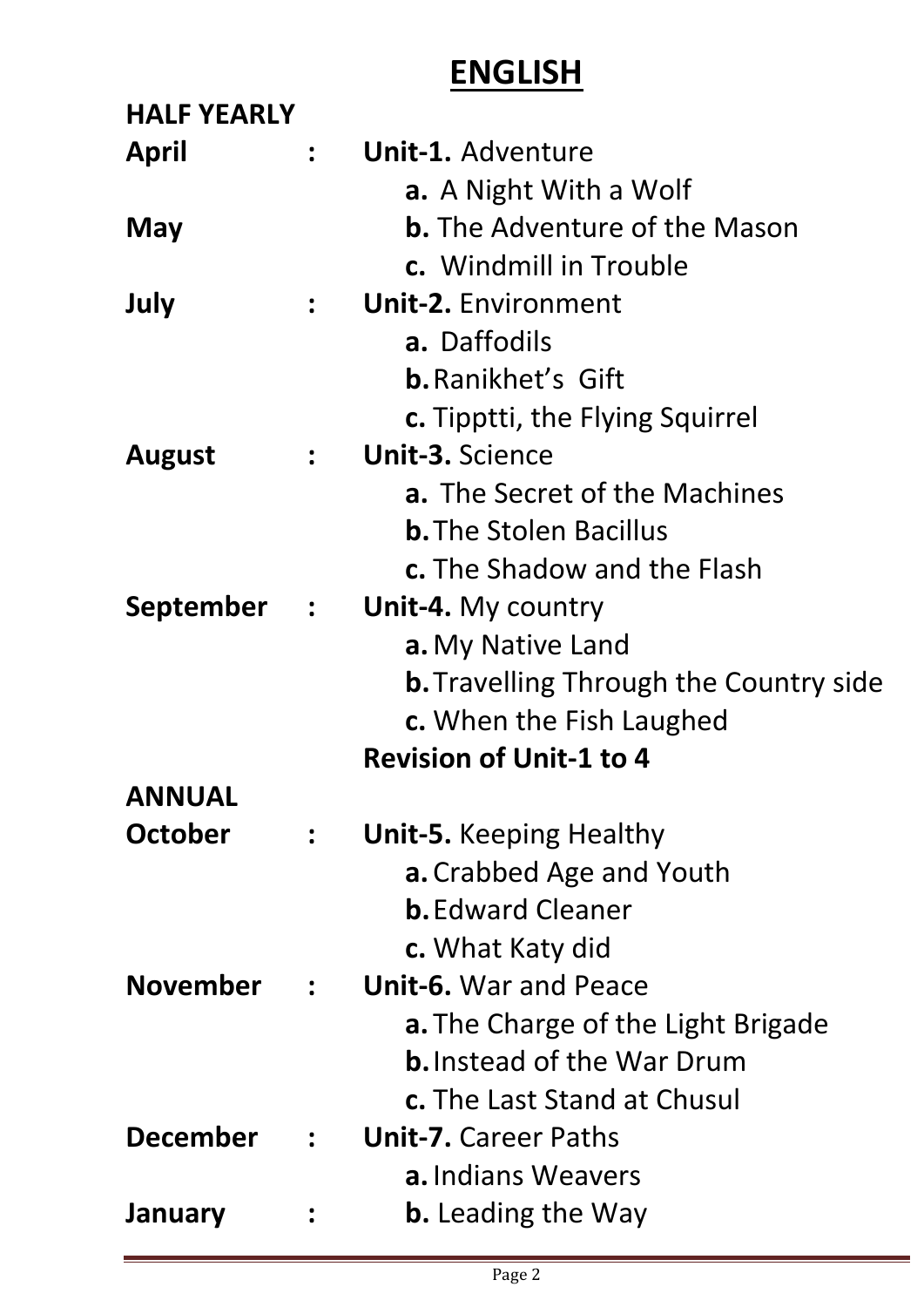|                    |                             | c. The Chocolate-Cream Soldier           |
|--------------------|-----------------------------|------------------------------------------|
| <b>February</b>    | $\mathcal{L} = \mathcal{L}$ | <b>Revision</b>                          |
| <b>March</b>       | $\mathbf{r}$                | <b>Revision of Unit-5 to 7</b>           |
|                    |                             |                                          |
|                    |                             | <b>ENGLISH GRAMMAR</b>                   |
| <b>HALF YEARLY</b> |                             |                                          |
| April              |                             | <b>1.</b> Alphabetical order             |
| <b>MAY</b>         |                             | <b>2. Nouns</b>                          |
|                    |                             | 3. Pronouns                              |
|                    |                             | 4. Determiners                           |
|                    |                             | <b>5.</b> Revision of Tenses             |
|                    |                             | <b>6.</b> Adjectives                     |
|                    |                             | <b>7.</b> Adverbs                        |
| July               | $\mathbf{L}$                | 8. Conjunctions                          |
|                    |                             | <b>9. Prepositions</b>                   |
|                    |                             | <b>10.</b> One word for many             |
|                    |                             | 11. Phrases and Clauses                  |
|                    |                             | <b>12. Kinds of sentences</b>            |
|                    |                             | <b>13. Direct and Indirect speech</b>    |
|                    |                             | <b>14. Active and Passive Voice</b>      |
| <b>August</b>      | $\mathbf{r}$                | <b>15. Punctuation</b>                   |
|                    |                             | 16. Analogies                            |
|                    |                             | <b>17.</b> Figures of Speech             |
|                    |                             | <b>18.</b> Transformation of Sentences-1 |
|                    |                             | <b>19.</b> Using a Thesaurus Effectively |
|                    |                             | 20. Idioms                               |
|                    |                             | <b>21.</b> Transformation of sentences-2 |
| September          | $\mathcal{L}(\mathcal{L})$  | <b>22.</b> Agreement of Subject and Verb |
|                    |                             | 23. Proverbs                             |
|                    |                             | <b>24.</b> Mr. Dussel Becomes a Dentist  |
|                    |                             | <b>25.</b> The story of Yaqoob           |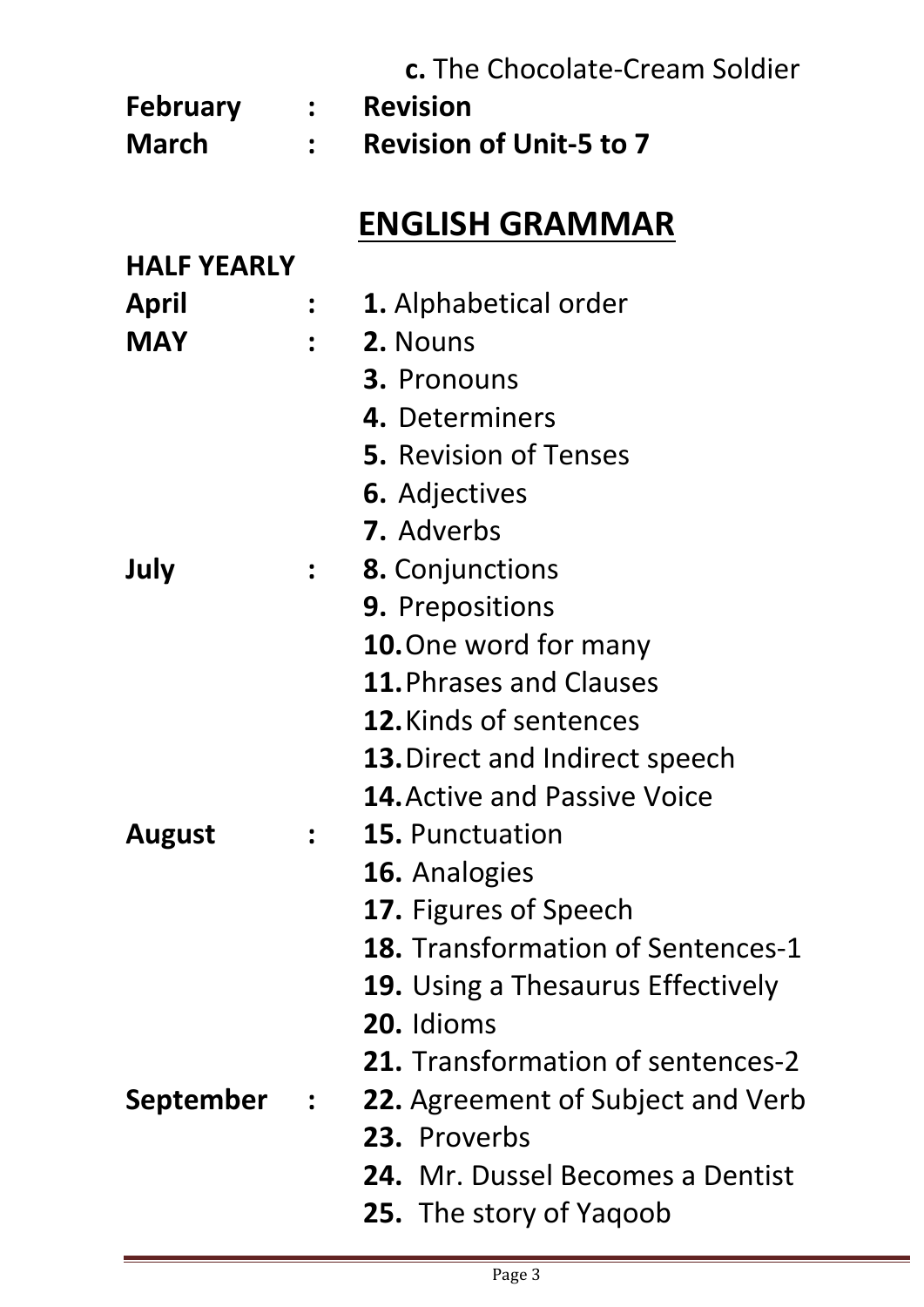|                 |                      | <b>26.</b> The Centepede               |
|-----------------|----------------------|----------------------------------------|
|                 |                      | 27. The Classroom in the Train         |
|                 |                      | 28. Half Truths                        |
|                 |                      | <b>Revision ch-1 to 28</b>             |
| <b>ANNUAL</b>   |                      |                                        |
| <b>October</b>  | $\ddot{\phantom{a}}$ | <b>29.</b> An Evening Visitor          |
|                 |                      | <b>30.</b> Chess                       |
|                 |                      | <b>31.</b> School Days                 |
|                 |                      | 32. Leisure                            |
|                 |                      | <b>33.</b> The Grand Academy of Lagado |
|                 |                      | <b>34.</b> Letter writing              |
|                 |                      | <b>35.</b> Narrative composition       |
| <b>November</b> |                      | <b>36.</b> Discriptive composition     |
|                 |                      | <b>37. Short Story Writing</b>         |
|                 |                      | <b>38.</b> Picture Composition         |
|                 |                      | 39. Writing a Limerick                 |
|                 |                      | 40. Messages                           |
|                 |                      | 41. Report Writing                     |
|                 |                      | <b>42. Notices</b>                     |
| December        |                      | $\therefore$ 43. Posters               |
|                 |                      | 44. E-mails                            |
| Jan/Feb         |                      | : Revision                             |
| <b>March</b>    |                      | $\therefore$ Revision ch-29 to 44      |
|                 |                      |                                        |

## **ENGLISH PRACTICE BOOK**

| <b>HALF YEARLY</b> |              |                   |                           |               |
|--------------------|--------------|-------------------|---------------------------|---------------|
| <b>April</b>       |              |                   | <b>Unit-1 Adventure</b>   | Practice-A    |
| May                | $\mathbf{r}$ | <b>Practice-B</b> |                           |               |
| July               | $\mathbf{r}$ |                   | <b>Unit-2 Environment</b> | Practice-A, B |
| <b>August</b>      |              |                   | <b>Unit-3 Science</b>     | Practice-A, B |
| September          | $\mathbf{r}$ |                   | <b>Unit-4 My Country</b>  | Practice-A, B |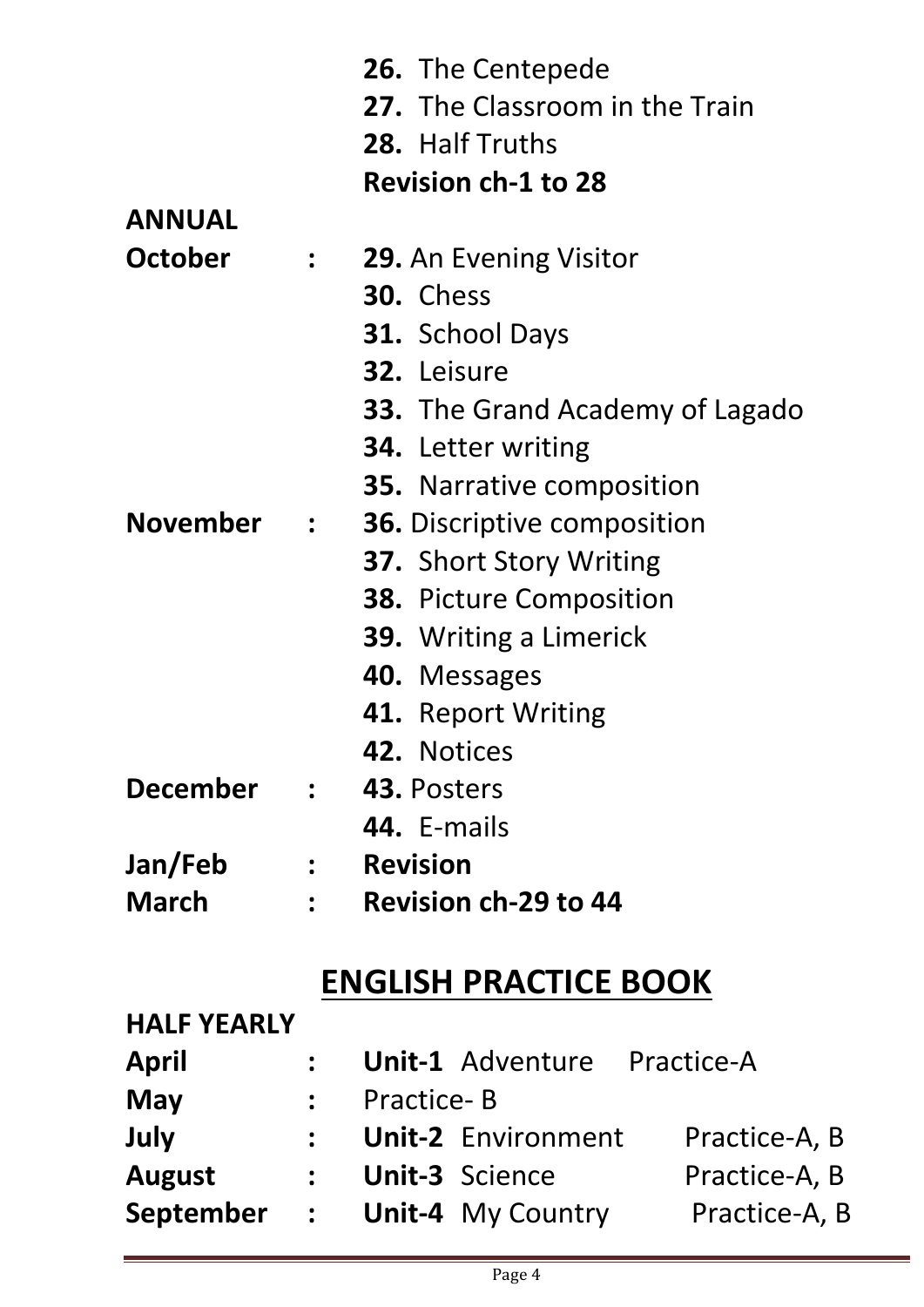#### **Revision Unit-1 to 4**

| <b>ANNUAL</b>   |               |                 |                                             |               |
|-----------------|---------------|-----------------|---------------------------------------------|---------------|
| <b>October</b>  | $\frac{1}{2}$ |                 | <b>Unit-5</b> Keeping Healthy Practice-A, B |               |
| <b>November</b> | $\mathbf{L}$  |                 | <b>Unit-6</b> War and Peace Practice-A, B   |               |
| <b>December</b> | $\mathbf{L}$  |                 | <b>Unit-7</b> Career paths                  | Practice-A, B |
| Jan/Feb         | $\frac{1}{2}$ | <b>Revision</b> |                                             |               |
| <b>March</b>    | $\mathbf{r}$  |                 | <b>Revision Unit5 to 7</b>                  |               |

#### **HINDI**

| <b>HALF YEARLY</b> |                  |                              |
|--------------------|------------------|------------------------------|
| <b>April</b>       | $\ddot{\bullet}$ | <u>1. नदी</u>                |
|                    |                  | 2. यह मेरा: यह मीत का        |
|                    |                  | 3. मिठाई वाला                |
| May                | $\mathbf{L}$     | 4. सरफ़रोशी की तमन्ना        |
|                    |                  | 5. पहली बूँद                 |
| July               | $\ddot{\bullet}$ | 6. स्नेह पगी पाती            |
|                    |                  | 7. निष्ठ्र अनुकंपा           |
| <b>August</b>      | $\ddot{\cdot}$   | 8. लीक पर वे चलें            |
|                    |                  | 9. वृत्तचित्रों की दुनिया    |
| September          |                  | : Revision ch-1 to 9         |
| <b>ANNUAL</b>      |                  |                              |
| <b>October</b>     | $\frac{1}{2}$    | 10. राखी का मूल्य            |
|                    |                  | 11. अद्वितीय पूर्वोत्तर भारत |
| <b>November</b>    |                  | 12. सूरदास के पद             |
|                    |                  | 13. समय यान                  |
| December :         |                  | 14. नमक का दारोगा            |
|                    |                  | 15. तूफानों की ओर            |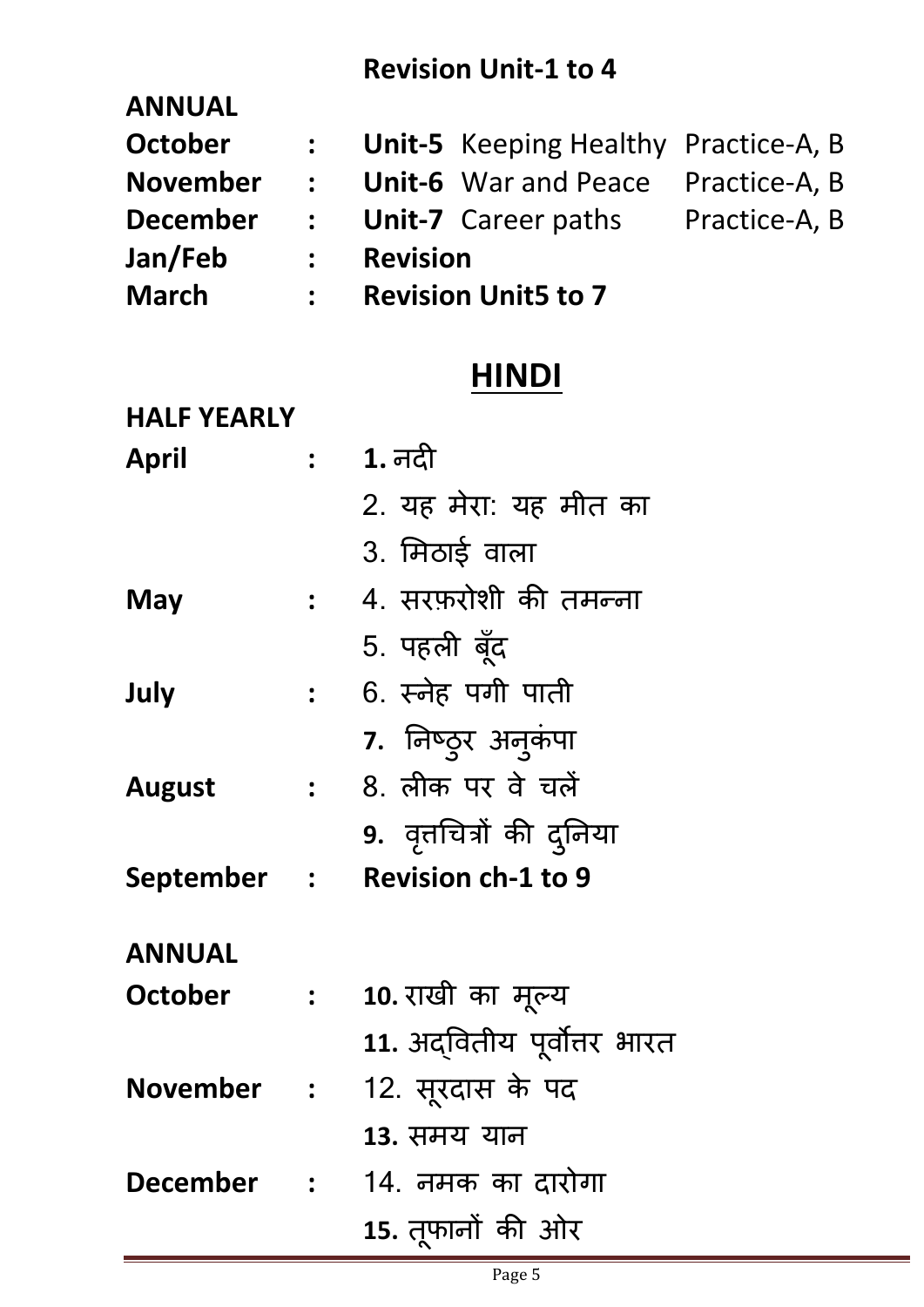| January            | $\mathcal{L}^{\text{max}}_{\text{max}}$ . The set of $\mathcal{L}^{\text{max}}_{\text{max}}$ | 16. सुश्रुत                             |
|--------------------|----------------------------------------------------------------------------------------------|-----------------------------------------|
|                    |                                                                                              | <b>17.</b> तीन प्रश्न                   |
|                    |                                                                                              | February : 18. जयगान                    |
| <b>March</b>       |                                                                                              | : Revision ch-10 to 18                  |
|                    |                                                                                              | <b>HINDI GRAMMAR</b>                    |
| <b>HALF YEARLY</b> |                                                                                              |                                         |
| April              |                                                                                              | <b>: 1.</b> भाषा, बोली, लिपि और व्याकरण |
|                    |                                                                                              | 2. वर्ण-विचार                           |
|                    |                                                                                              | 3. संधि                                 |
| May                |                                                                                              | <b>:</b> 4. शब्द-विचार                  |
|                    |                                                                                              | 5. उपसर्ग                               |
|                    |                                                                                              | 6. प्रत्यय                              |
| July               |                                                                                              | <b>:</b> 7. समास                        |
|                    |                                                                                              | <b>8.</b> संज्ञा                        |
|                    |                                                                                              | 9. लिंग                                 |
|                    |                                                                                              | 10. वचन                                 |
| <b>August</b>      | $\ddot{\bullet}$                                                                             | <u> 11. कारक</u>                        |
|                    |                                                                                              | <u>12. सर्वनाम</u>                      |
|                    |                                                                                              | 13. विशेषण                              |
|                    |                                                                                              | 14. क्रिया                              |
|                    |                                                                                              | <u>15. काल</u>                          |
| September :        |                                                                                              | <b>Revision ch-1 to 15</b>              |
| <b>ANNUAL</b>      |                                                                                              |                                         |
| <b>October</b>     | $\mathbf{L}$                                                                                 | <u>16. वाच्य</u>                        |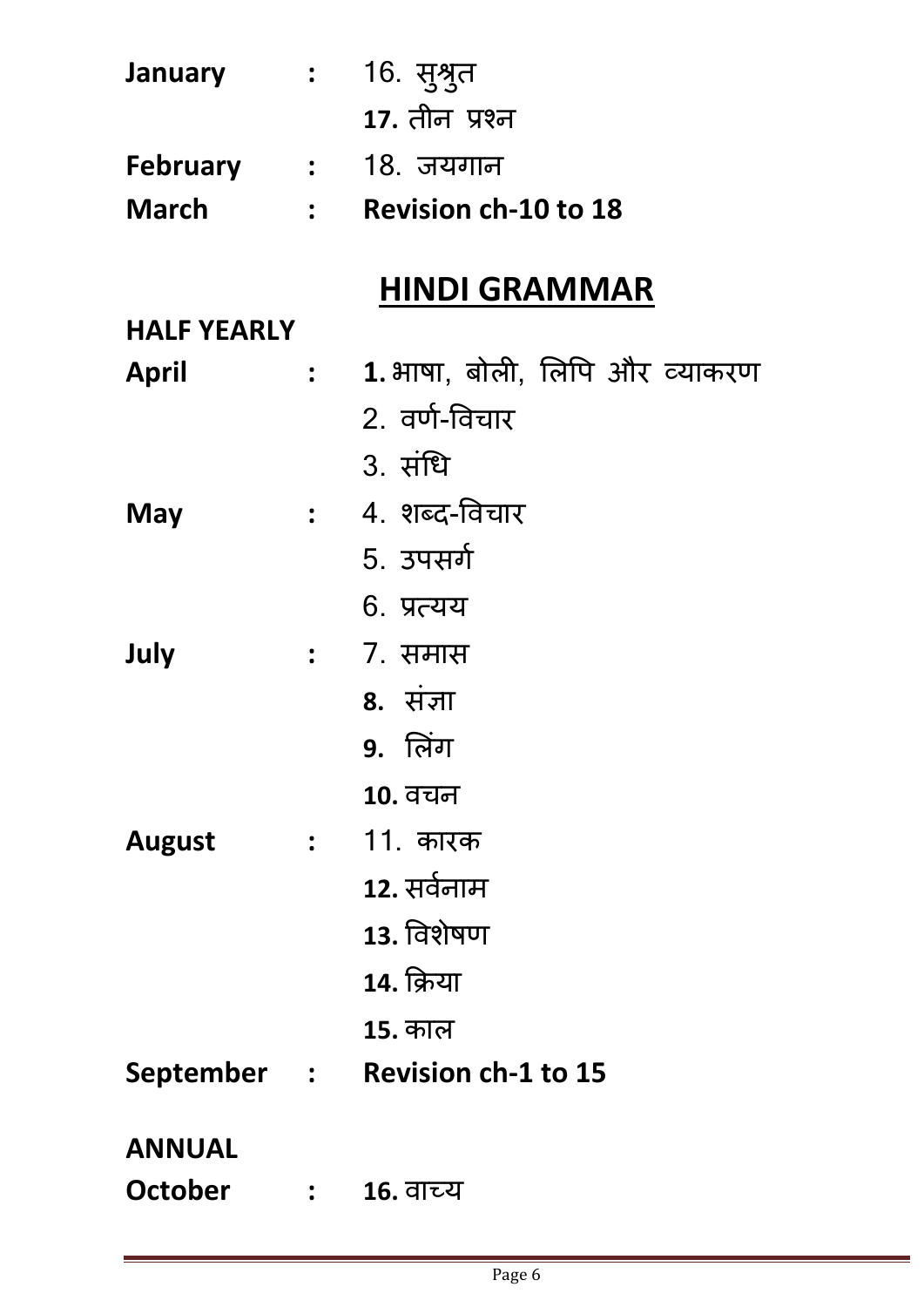|                |              | 17. अव्यय और अविकारी शब्द                       |
|----------------|--------------|-------------------------------------------------|
|                |              | 18. वाक्य                                       |
|                |              | November : 19. शब्द और वाक्य रचना की अशुद्धियाँ |
|                |              | 20. विराम चिन्ह                                 |
|                |              | 21. मुहावरे और लोकोक्तियाँ                      |
|                |              | December : 22. अपठित बोध गदयांश-पदयांश          |
|                |              | 23. अन्च्छेद लेखन                               |
|                |              | 24. निबंध लेखन                                  |
| <b>January</b> |              | : 25. पत्र-लेखन                                 |
|                |              | 26. संवाद-लेखन                                  |
|                |              | 27. विज्ञापन-लेखन                               |
|                |              | February : 28. चित्र-वर्णन                      |
|                |              | 29. ई-मेल लेखन                                  |
|                |              | 30. निमंत्रण-पत्र लेखन                          |
| <b>March</b>   | $\mathbf{L}$ | <b>Revision ch-16 to 30</b>                     |
|                |              |                                                 |

## **MATHS**

| <b>HALF YEARLY</b> |                      |                                 |
|--------------------|----------------------|---------------------------------|
| April              | $\ddot{\cdot}$       | 1. Integers                     |
|                    |                      | 2. Fraction                     |
|                    |                      | <b>3.</b> Decimals              |
| May                | $\cdot$              | 4. Rational number              |
|                    |                      | <b>5. Exponents and Powers</b>  |
| July               | $\ddot{\cdot}$       | <b>6.</b> Algebraic expressions |
|                    |                      | 7. Linear equations             |
| <b>August</b>      | $\ddot{\phantom{a}}$ | <b>8.</b> Ratio and Proportions |
|                    |                      | <b>9.</b> Unitary method        |
|                    |                      | 12. Simple interest             |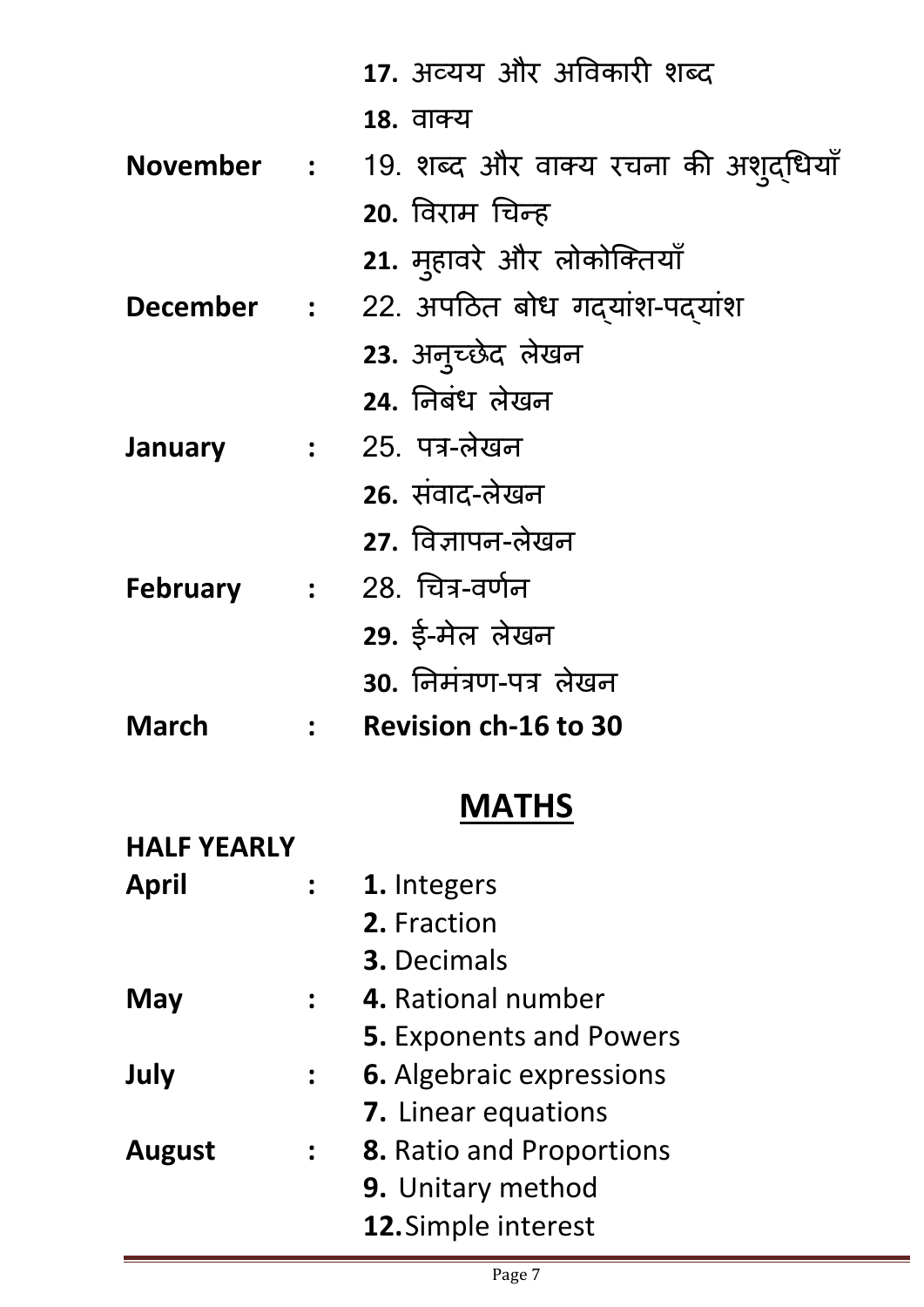| September       | $\ddot{\cdot}$ | 10. Percentage              |
|-----------------|----------------|-----------------------------|
|                 |                | 11. Profit and loss         |
|                 |                | <b>Revision ch-1 to 12</b>  |
| <b>ANNUAL</b>   |                |                             |
| October         |                | 13. Angles                  |
|                 |                | <b>14. Parallel lines</b>   |
|                 |                | 15. Triangles               |
| <b>November</b> | $\ddot{\cdot}$ | 16. Congruency              |
|                 |                | <b>17.</b> Construction     |
|                 |                | 18. Symmetry                |
| <b>December</b> | $\ddot{\cdot}$ | <b>19.</b> 3-D Shapes       |
|                 |                | 20. Mensuration             |
| January         |                | <b>21.</b> Data collection  |
|                 |                | 22. Bar Graphs              |
| <b>February</b> | $\ddot{\cdot}$ | 23. Probability + Revision  |
| March           |                | <b>Revision ch-13 to 23</b> |

## **SCIENCE**

| <b>HALF YEARLY</b> |                      |                                          |
|--------------------|----------------------|------------------------------------------|
| April              | $\ddot{\bullet}$     | <b>1.</b> Nutrition in plants            |
|                    |                      | 2. Nutrition in animals                  |
| May                | $\ddot{\cdot}$       | 3. Fibers                                |
|                    |                      | 4. Heat and Temperature                  |
|                    |                      | 5. Transfer of heat                      |
| July               | $\ddot{\bullet}$     | <b>6.</b> Acids, Bases and Salts         |
|                    |                      | 7. Physical and Chemical changes         |
|                    |                      | 8. Weather, Climate and Adaptation       |
| <b>August</b>      | $\ddot{\bullet}$     | <b>9.</b> Wind, Storm and Cyclones       |
|                    |                      | 10. Soil                                 |
| <b>September</b>   | $\ddot{\phantom{a}}$ | 11. Respiration in Animals and Plants    |
|                    |                      | 12. Transportation in Animals and Plants |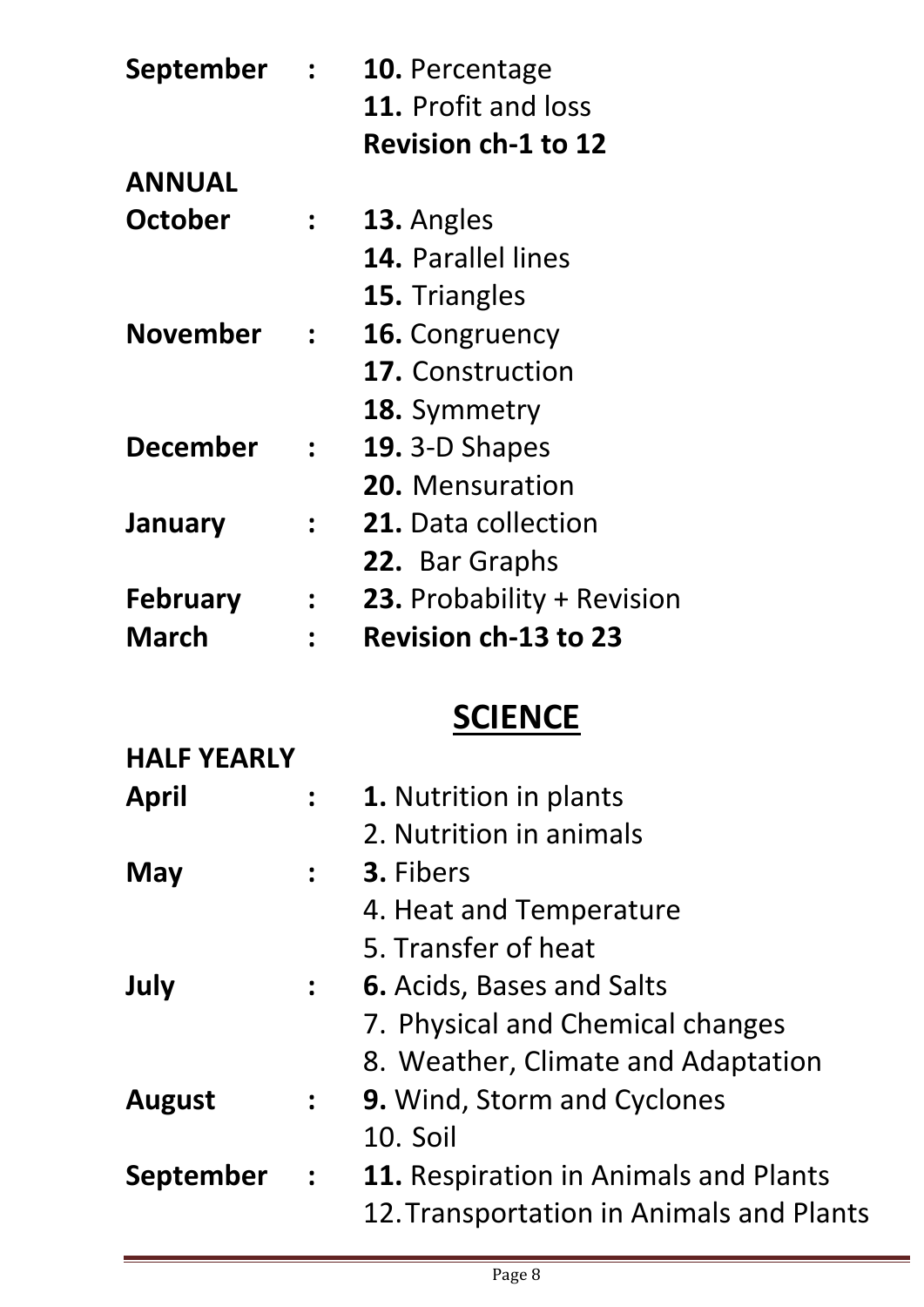#### **Revision ch-1 to 12**

| <b>ANNUAL</b>      |                             |                                             |
|--------------------|-----------------------------|---------------------------------------------|
| <b>October</b>     | $\mathbb{R}^n$              | <b>13.</b> Reproduction in plants           |
|                    |                             | 14. Motion and Time                         |
| <b>November</b>    | $\mathbf{L}$                | <b>15.</b> Electric current and its effects |
|                    |                             | 16. Light                                   |
| <b>December</b>    | $\mathcal{L} = \mathcal{L}$ | 17. Water                                   |
| <b>January</b>     | $\mathbf{r} = \mathbf{r}$   | 18. Forest                                  |
| <b>February</b>    |                             | <b>19.</b> Waste water story                |
| <b>March</b>       | $\mathbf{R}$                | <b>Revision ch-13 to 19</b>                 |
|                    |                             | <b>SOCIAL STUDIES</b>                       |
| <b>HALF YEARLY</b> |                             |                                             |
| April              | $\frac{1}{2}$               | History- 1. The medieval period             |
|                    |                             | <b>Geography-1. Our environment</b>         |
|                    |                             | Civics- 1. Democracy                        |
| May                | $\ddot{\bullet}$            | History-                                    |
|                    |                             | 2. New kings and kingdom of early           |
|                    |                             | medieval period                             |
| June               |                             | Civics-                                     |
|                    |                             | <b>2.</b> Institutional Representation of   |
|                    |                             | Democracy                                   |
| July               | $\ddot{\bullet}$            | History-                                    |
|                    |                             | <b>3.</b> The Delhi: Sultanate              |
|                    |                             | Geography-                                  |
|                    |                             | <b>2.</b> Inside Our Earth                  |
|                    |                             | 4. The Changing Earth                       |
|                    |                             | Civics-                                     |
|                    |                             | <b>3. Functioning of State Government</b>   |
| <b>August</b>      |                             | : History-                                  |
|                    |                             | 4. The Mughal Empire                        |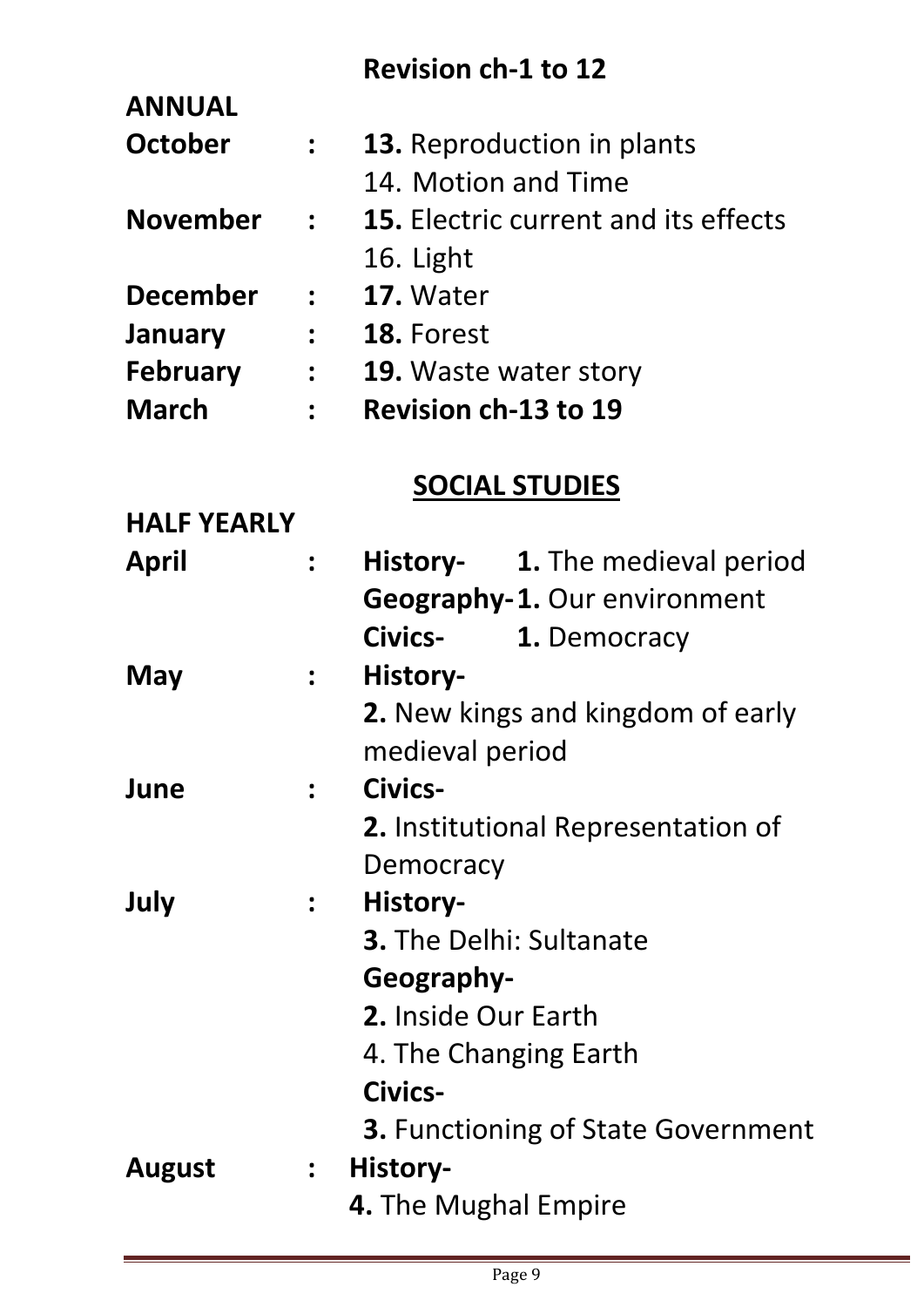|                 |                            | Geography-                                                     |
|-----------------|----------------------------|----------------------------------------------------------------|
|                 |                            | 4. External forces and sculpting of land                       |
|                 |                            | forms                                                          |
|                 |                            | <b>5.</b> The atmosphere                                       |
|                 |                            | Civics-                                                        |
|                 |                            | 4. Role of the Government in Healthcare                        |
| September       | $\mathcal{L}(\mathcal{L})$ | History-                                                       |
|                 |                            | <b>5.</b> Architecture and Power                               |
|                 |                            | <b>6.</b> Towns, Traders and Craftsmen                         |
|                 |                            | <b>Revision</b>                                                |
| <b>ANNUAL</b>   |                            |                                                                |
| October         | $\ddot{\bullet}$           | Geography-                                                     |
|                 |                            | <b>6. Weather and Climate</b>                                  |
|                 |                            | <b>7.</b> Water                                                |
|                 |                            | Civics-                                                        |
|                 |                            | <b>5.</b> Media and Democracy                                  |
| <b>November</b> | $\ddot{\phantom{a}}$       | History-                                                       |
|                 |                            | <b>7.</b> Developments and Settlement of Tribal                |
|                 |                            | Communication                                                  |
|                 |                            | <b>8.</b> Religious Development                                |
|                 |                            | Geography-                                                     |
|                 |                            | <b>8.</b> Natural Vegetation and Subtropical                   |
|                 |                            | Region                                                         |
| <b>December</b> | $\ddot{\bullet}$           | Civics-                                                        |
|                 |                            | <b>6.</b> Advertising                                          |
| <b>January</b>  | $\ddot{\bullet}$           | Civics-                                                        |
|                 |                            | <b>7.</b> Gender and Inequalities                              |
|                 |                            | Geography-                                                     |
|                 |                            | <b>10.</b> Life in Tropical and Subtropical Region<br>History- |
|                 |                            | <b>9.</b> Flowering of Regional cultures                       |
|                 |                            |                                                                |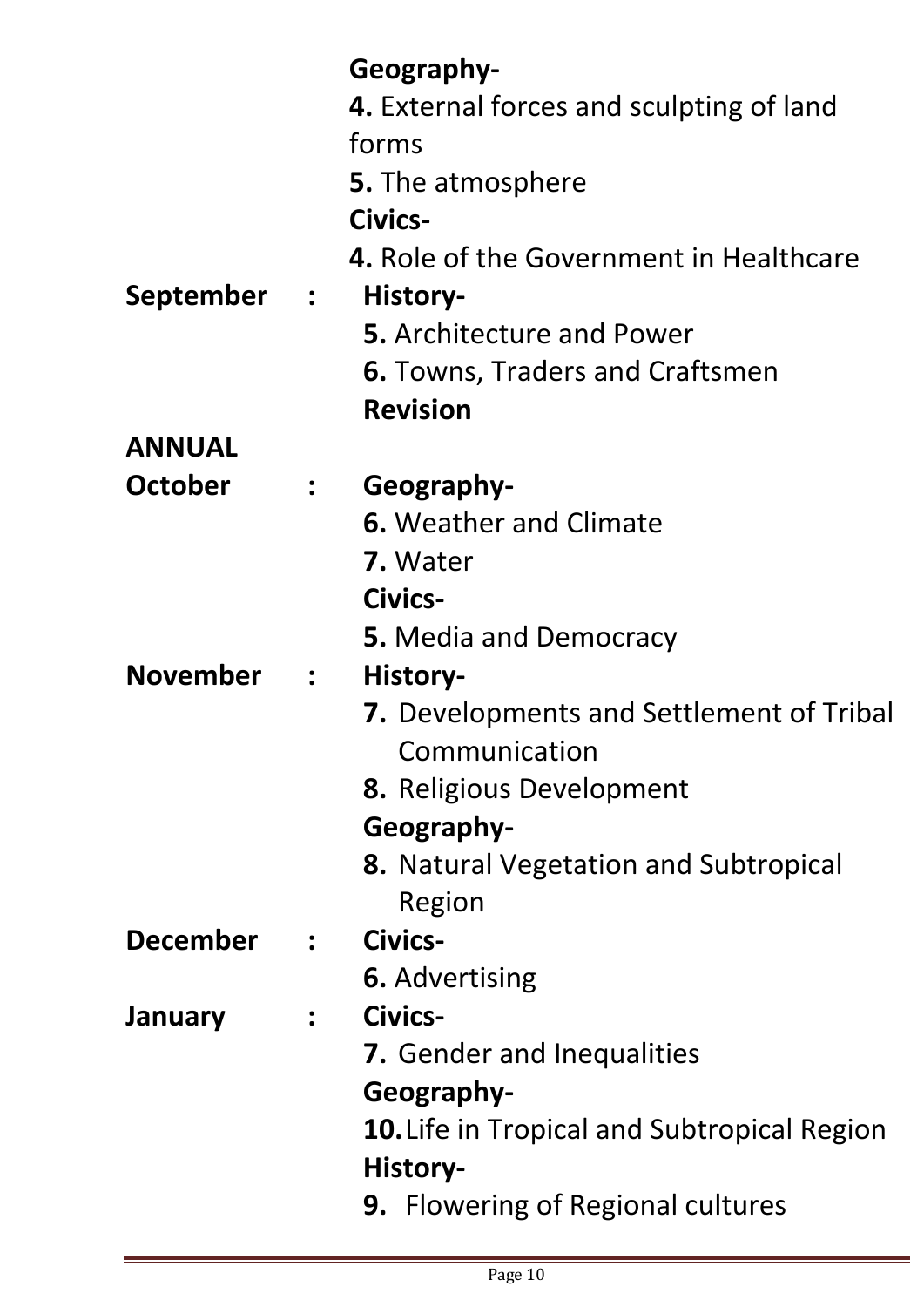| <b>February</b>    | $\mathbf{r}$  | History-                                            |
|--------------------|---------------|-----------------------------------------------------|
|                    |               | <b>10. New Political Formation in Eighteenth</b>    |
|                    |               | Century                                             |
|                    |               | Geography-                                          |
|                    |               | 11. Life in Temperate Region<br>12. Life in deserts |
|                    |               | Civics-                                             |
|                    |               | 12. Market                                          |
| <b>March</b>       | $\mathbf{r}$  | <b>Revision</b>                                     |
|                    |               |                                                     |
|                    |               | <b>SANSKRIT</b>                                     |
| <b>HALF YEARLY</b> |               |                                                     |
| April              | $\frac{1}{2}$ | 1. महाचतुरः                                         |
|                    |               | 2. इदं धरा वसुंधरा                                  |
| May                |               | : 3. इदं चायो <b> k</b> नम                          |
|                    |               | 4. महावीर: अभिमन्यू:                                |
| July               |               | : 5. बीरबलस्य चातुर्यम~                             |
|                    |               | 6. डा. राजेंद्र प्रसाद:                             |
| <b>August</b>      |               | : 7. पानीयं प्राणिनां प्राणा:                       |
|                    |               | 8. क्रिकेटकर: तेंदुलकर:                             |
|                    |               | September : Revision ch-1 to 8                      |
| <b>ANNUAL</b>      |               |                                                     |
|                    |               |                                                     |

**October : 9.** सत्यकाम: जाबाऱ: **10.**सु भावषतम ु क्ता **November :** 11. अस्माकं पवोत्स्वा: 12. भारतीय: गणितज्ञ: **December :** 13. क: **fda** कारयनत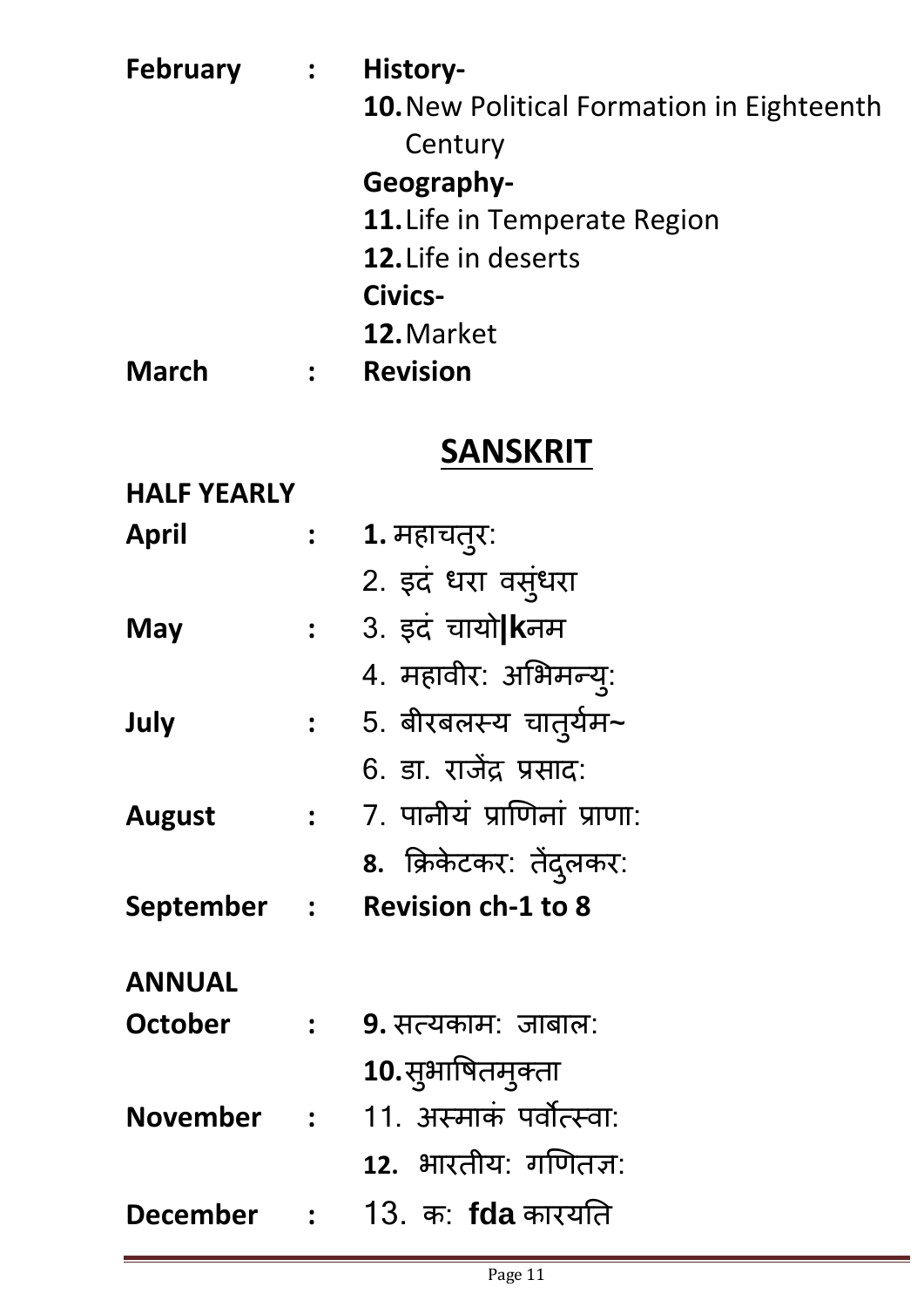|                    |                                         | 14. नोबल पुरस्कृता: भारतीया:        |
|--------------------|-----------------------------------------|-------------------------------------|
| <b>January</b>     |                                         | 15. काव्यास्वाद:                    |
|                    |                                         | 16. समाचारान~ <b>J'.oUrg</b>        |
| <b>February</b>    |                                         | <b>Revision</b>                     |
| <b>March</b>       |                                         | <b>Revision ch-9 to 16</b>          |
|                    |                                         | <b>MORAL SCIENCE</b>                |
| <b>HALF YEARLY</b> |                                         |                                     |
| <b>April</b>       |                                         | <b>1.</b> Akbar and Birbal          |
|                    |                                         | 2. God is everywhere                |
| May                |                                         | <b>3.</b> Little boy Mahadev        |
| July               |                                         | 4. The Two Pots                     |
| <b>August</b>      |                                         | <b>5.</b> A Glass of Milk           |
| <b>September</b>   | $\mathcal{L}^{\text{max}}_{\text{max}}$ | <b>6.</b> Snatch that opportunity   |
|                    |                                         | <b>Revision ch-1 to 6</b>           |
| <b>ANNUAL</b>      |                                         |                                     |
| <b>October</b>     |                                         | <b>7.</b> Utilize Don't Waste       |
| <b>November</b>    |                                         | <b>8.</b> Your Inner Voice          |
| <b>December</b>    | $\mathbf{r}$                            | <b>9.</b> The Seven Jars            |
|                    |                                         | 10. The Story of Vardaraj           |
| <b>January</b>     |                                         | <b>11.</b> Arjuna: The Great Archer |
|                    |                                         | 12. The Old Man and the Donkey      |
| <b>February</b>    |                                         | <b>13.</b> From Rags to Riches      |
|                    |                                         | 14. The Joy of Giving               |
| <b>March</b>       |                                         | 15. The Lamp                        |
|                    |                                         | <b>Revision ch-7 to 15</b>          |

# **G.K**

**HALF YEARLY**

**April to July : Our natural world**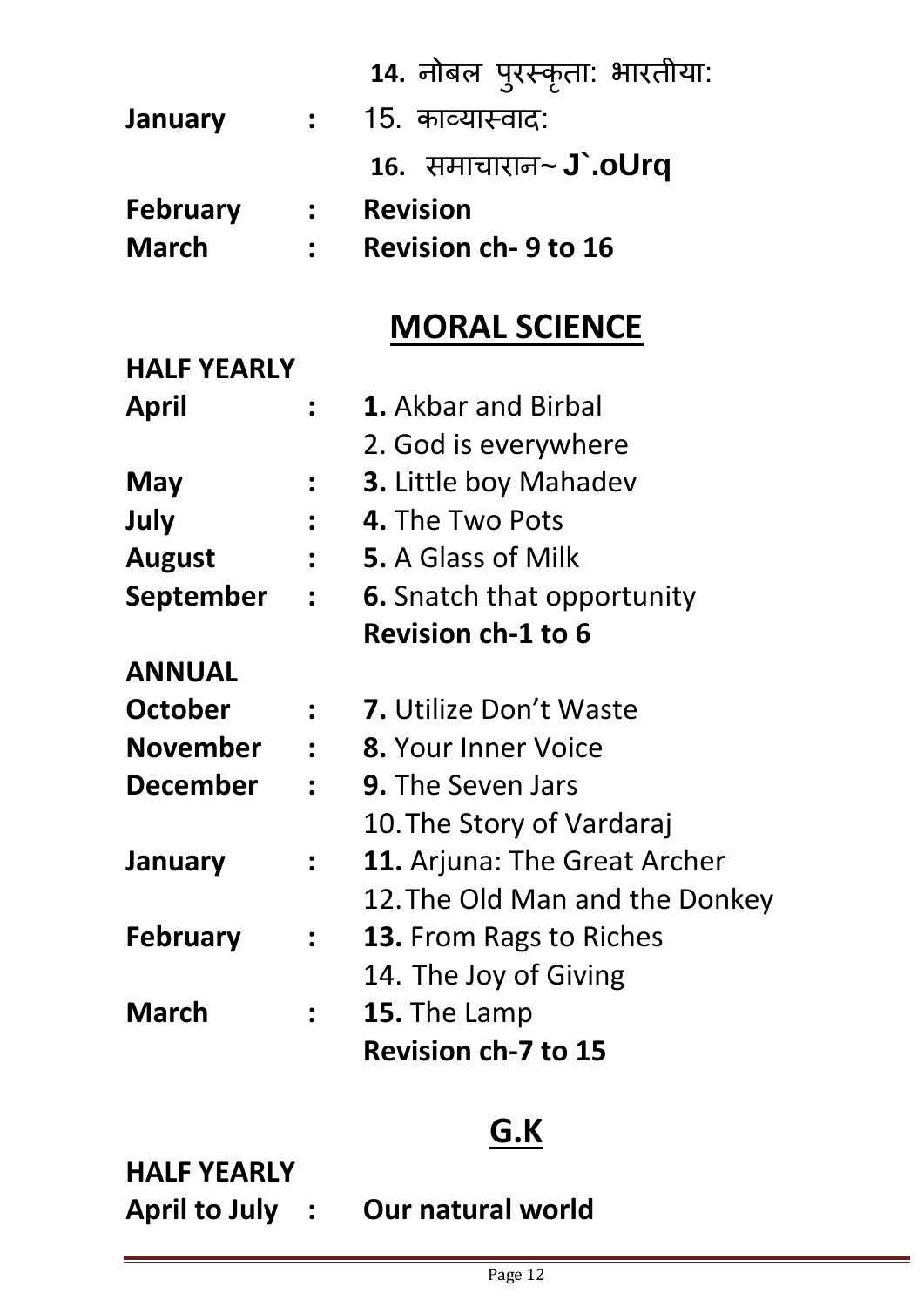|                                   | Page No-1 to 11                            |
|-----------------------------------|--------------------------------------------|
| <b>July to August:</b>            | The World Around Us                        |
|                                   | Page No-12 to 29                           |
| <b>August to Sept</b>             | <b>Sports and Leisure</b><br>$\frac{1}{2}$ |
|                                   | Page No-30 to 33                           |
| September :                       | India Our Motherland                       |
|                                   | <b>Revision page no-1 to 33</b>            |
| <b>ANNUAL</b>                     |                                            |
| Sept. to Nov. :                   | <b>Miscellaneous</b>                       |
|                                   | Page No-34 to 41                           |
| Dec. to Jan                       | Page No-42 to 55                           |
| <b>February</b><br>$\ddot{\cdot}$ | <b>Out of the Box</b>                      |
|                                   | Page No-56 to 64                           |
| March                             | Revision page no-34 to 64                  |

## **COMPUTER**

| <b>HALF YEARLY</b> |                              |                                              |
|--------------------|------------------------------|----------------------------------------------|
| <b>April</b>       | $\ddot{\bullet}$             | <b>1.</b> Exploring the Computer             |
| <b>May</b>         | $\ddot{\phantom{a}}$         | 2. Formulate, Functions and more in Excel    |
| June/July          | $\ddot{\bullet}$             | <b>3.</b> Creating charts in MS-Excel        |
| <b>August</b>      | $\overset{\bullet}{\bullet}$ | 4. Moving ahead with Flash CS-3              |
| September          | $\ddot{\bullet}$             | <b>Revision ch-1 to 4</b>                    |
| <b>ANNUAL</b>      |                              |                                              |
| October            | $\frac{1}{2}$                | <b>5.</b> Introduction to Photoshop          |
| <b>November</b>    | $\ddot{\cdot}$               | <b>6. HTML Basics</b>                        |
| <b>December</b>    | $\overset{\bullet}{\bullet}$ | <b>7.</b> Loops and Graphics in Q Basics     |
| January            | $\overset{\bullet}{\bullet}$ | <b>8.</b> Internet Services and Applications |
| <b>February</b>    |                              | <b>Revision</b>                              |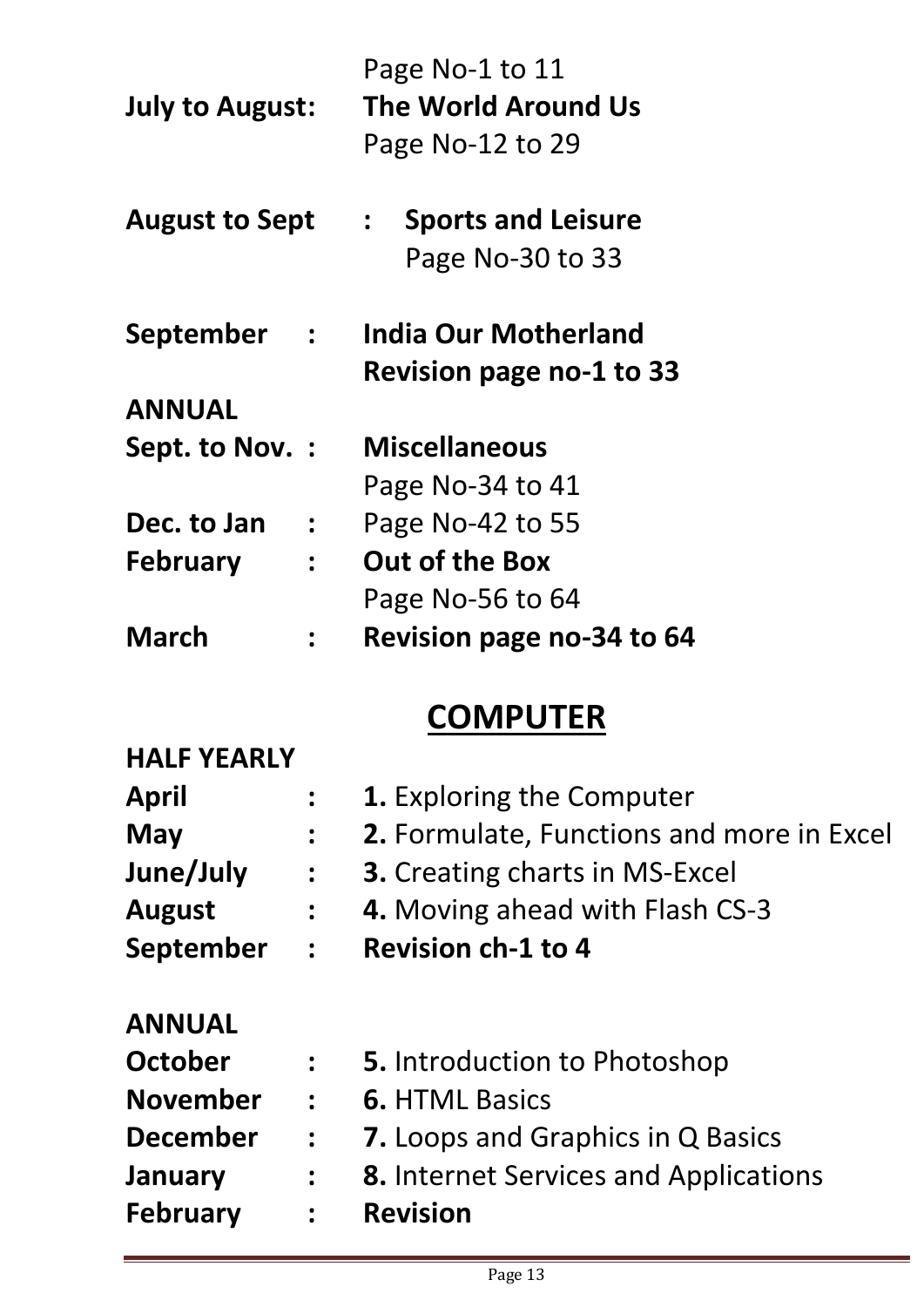| <b>March</b>       |                  | : Revision ch-5 to 8                               |
|--------------------|------------------|----------------------------------------------------|
|                    |                  | <b>DRAWING</b>                                     |
| <b>HALF-YEARLY</b> |                  |                                                    |
| April              | $\ddot{\cdot}$   | Art in our lives                                   |
|                    |                  | <b>1.</b> Introduction- What is Art?               |
|                    |                  | <b>2.</b> Elements and principles of art           |
|                    |                  | <b>3.</b> Materials to create textures in painting |
|                    |                  | 4. Understanding colour                            |
|                    |                  | 5. Perspective                                     |
|                    |                  | <b>6.</b> Light and Shade                          |
|                    |                  | <b>7.</b> Observation                              |
| May                | $\frac{1}{2}$    | <b>Still life Study</b>                            |
|                    |                  | 1. Still life using Pencil                         |
|                    |                  | 2. Still life using Ball pen                       |
|                    |                  | 3. Still life using Oil Pastel                     |
|                    |                  | 4. Still life using Pencil colour                  |
| July               | $\ddot{\bullet}$ | <b>Nature Study-Foliage</b>                        |
|                    |                  | <b>1.</b> Foliage study using Pencil colour        |
|                    |                  | <b>2.</b> Foliage study using Water colour         |
| <b>August</b>      | $\ddot{\bullet}$ | <b>Nature Study-Animals</b>                        |
|                    |                  | <b>1.</b> Animal study                             |
|                    |                  | 2. Bird study                                      |
| September          | $\frac{1}{2}$    | <b>Revision</b>                                    |
| <b>ANNUAL</b>      |                  |                                                    |
| October            | $\frac{1}{2}$    | <b>Composition</b>                                 |
|                    |                  | <b>1.</b> What is composition?                     |
|                    |                  | 2. Landscape                                       |
|                    |                  | <b>3. Cottage Scene</b>                            |
|                    |                  | 4. Hut Near River                                  |
| <b>November</b>    | $\mathbf{L}$     | <b>Portrait Study</b>                              |